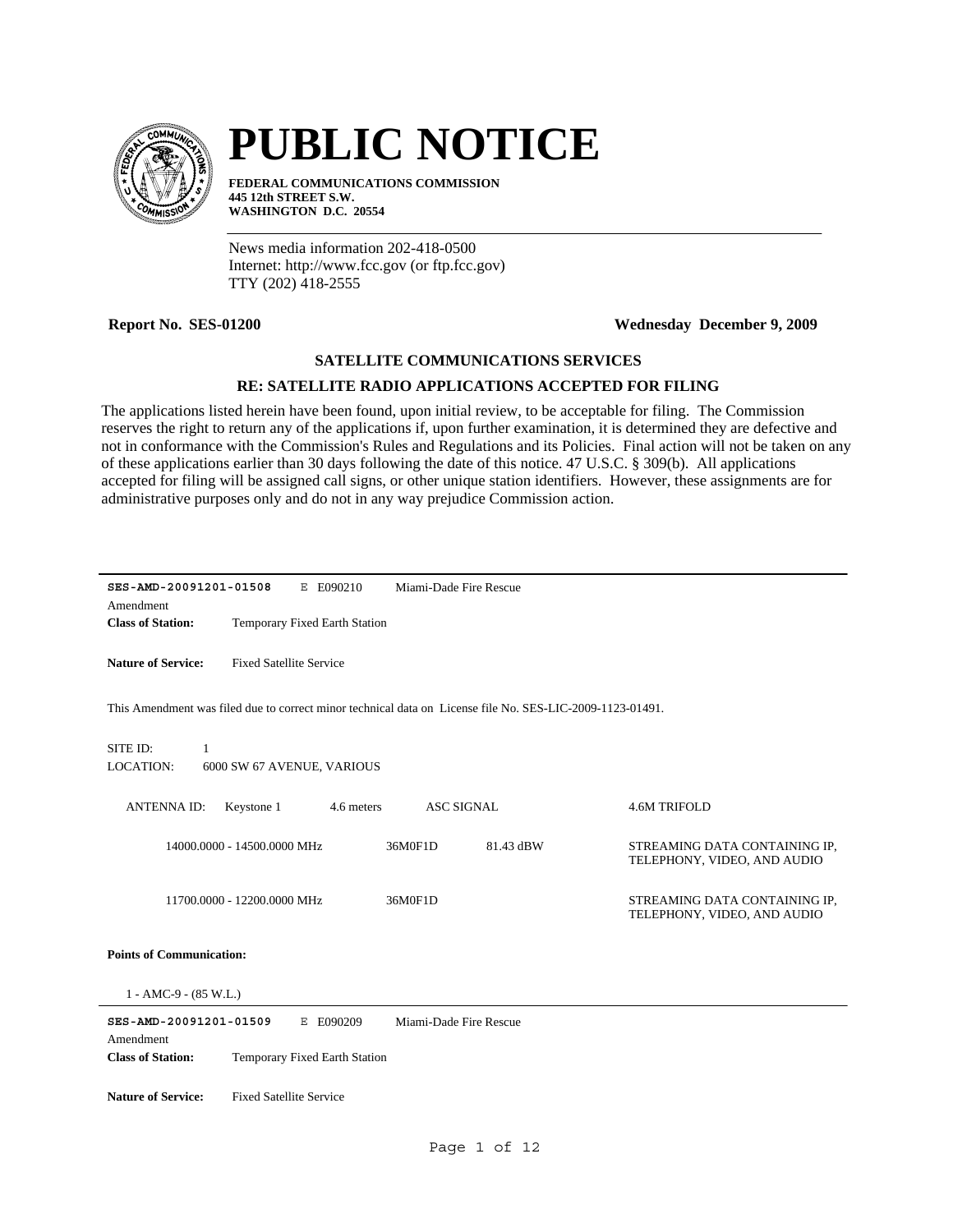This Amendment was filed due to correct minor technical data on License file No. SES-LIC-2009-1123-01490. SITE ID: 1 LOCATION: 6000 SW 87 AVENUE, VARIOUS ANTENNA ID: Keystone 2 4.6 meters ASC SIGNAL 4.6M TRIFOLD 81.43 dBW STREAMING DATA CONTAINING IP, TELEPHONY, VIDEO AND AUDIO 14000.0000 - 14500.0000 MHz 36M0F1D STREAMING DATA CONTAINING IP, TELEPHONY, VIDEO AND AUDIO 11700.0000 - 12200.0000 MHz 36M0F1D **Points of Communication:** 1 - AMC-9 - (85 W.L.) **SES-ASG-20091111-01443** E E050137 **TO:** No. of Station(s) listed: 1 **FROM:** WGN CONTINENTAL BROADCASTING COMPANY, DEBTOR-IN-POSSESSION **Current Licensee:** Access Washington, LLC WGN Continental Broadcasting Company, Debtor-In-Possession Application for Consent to Assignment WGN Continental Broadcasting Company, Debtor-In-Possession **SES-LIC-20091123-01490** E E090209 **Class of Station:** Temporary Fixed Earth Station Application for Authority Miami-Dade Fire Rescue **Nature of Service:** Fixed Satellite Service This License is associated with amendment file No. SES-AMD-20091201-01509. SITE ID: 1 LOCATION: 6000 SW 87 AVENUE, VARIOUS ANTENNA ID: Keystone 2 4.6 meters ASC SIGNAL 4.6M TRIFOLD 81.43 dBW STREAMING DATA CONTAINING IP, TELEPHONY, VIDEO, AND AUDIO 14000.0000 - 14500.0000 MHz 36M0F1D STREAMING DATA CONTAINING IP, TELEPHONY, VIDEO, AND AUDIO 11700.0000 - 12200.0000 MHz 36M0F1D **Points of Communication:**

1 - AMC-9 - (85 W.L.)

**SES-LIC-20091123-01491** E E090210 **Class of Station:** Temporary Fixed Earth Station Application for Authority Miami-Dade Fire Rescue

**Nature of Service:** Fixed Satellite Service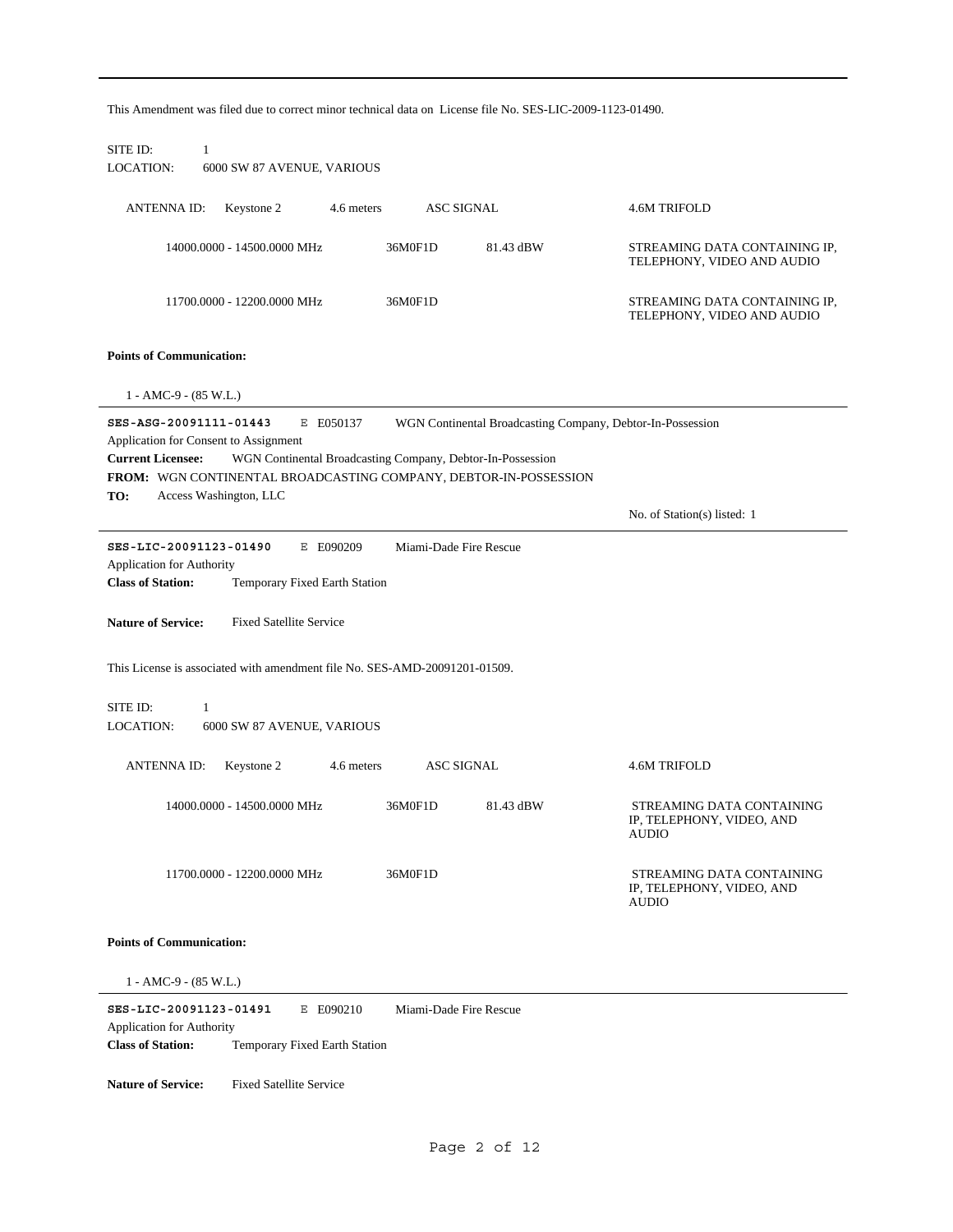| This License is associated with amendment file No. SES-AMD-20091201-01508.                                                         |                      |                                 |                                                              |    |
|------------------------------------------------------------------------------------------------------------------------------------|----------------------|---------------------------------|--------------------------------------------------------------|----|
| SITE ID:<br>1<br>LOCATION:<br>6000 SW 87 AVENUE, VARIOUS                                                                           |                      |                                 |                                                              |    |
| <b>ANTENNA ID:</b><br>Keystone 1<br>4.6 meters                                                                                     | <b>ASC SIGNAL</b>    |                                 | 4.6M TRIFOLD                                                 |    |
| 14000.0000 - 14500.0000 MHz                                                                                                        | 36M0F1D              | 81.43 dBW                       | STREAMING DATA CONTAINING IP,<br>TELEPHONY, VIDEO, AND AUDIO |    |
| 11700.0000 - 12200.0000 MHz                                                                                                        | 36M0F1D              |                                 | STREAMING DATA CONTAINING IP,<br>TELEPHONY, VIDEO, AND AUDIO |    |
| <b>Points of Communication:</b>                                                                                                    |                      |                                 |                                                              |    |
| $1 - AMC-9 - (85 W.L.)$                                                                                                            |                      |                                 |                                                              |    |
| SES-LIC-20091203-01532<br>E E090211<br><b>Application for Authority</b><br><b>Class of Station:</b><br><b>Fixed Earth Stations</b> |                      | AMERICAN FAMILY INSURANCE GROUP |                                                              | EZ |
| <b>Fixed Satellite Service</b><br><b>Nature of Service:</b>                                                                        |                      |                                 |                                                              |    |
| SITE ID:<br>NHQ<br>LOCATION:<br>6000 AMERICAN PARKWAY, DANE, Madison, WI<br>43 ° 9 ' 32.00 " N LAT.                                |                      |                                 | 83 ° 17 ' 13.00 " W LONG.                                    |    |
| <b>ANTENNA ID:</b><br><b>HUB</b><br>4.5 meters                                                                                     | <b>ANDREW</b>        |                                 | ES45MPJ                                                      |    |
| 14000.0000 - 14500.0000 MHz                                                                                                        | 2M81M7D              | 67.60 dBW                       | QPSK                                                         |    |
| 11700.0000 - 12200.0000 MHz                                                                                                        | 790KM7D              |                                 | QPSK                                                         |    |
| <b>Points of Communication:</b>                                                                                                    |                      |                                 |                                                              |    |
| NHQ - PERMITTED LIST - ()                                                                                                          |                      |                                 |                                                              |    |
| SES-MOD-20091105-01418<br>E E080059<br>Application for Modification<br><b>Class of Station:</b><br><b>Fixed Earth Stations</b>     | Inmarsat Hawaii Inc. |                                 |                                                              |    |
| <b>Nature of Service:</b><br><b>Fixed Satellite Service</b>                                                                        |                      |                                 |                                                              |    |
| Modification filed to add new emission designators and related service.                                                            |                      |                                 |                                                              |    |
| SITE ID:<br>$\mathbf{1}$<br><b>LOCATION:</b><br>P.O. Box 698 58-350 Kamehameha Hwy, Haleiwa, HI<br>21 ° 40 ' 10.40 " N LAT.        |                      |                                 | 158 ° 1 ' 59.40 " W LONG.                                    |    |
| 16.4 meters<br><b>ANTENNA ID:</b><br>16m HAW1                                                                                      | Vertex               |                                 | 16M                                                          |    |
| 6538.5500 - 6558.5500 MHz                                                                                                          | 20M0X2D              | 85.00 dBW                       | BPSK/Navigational Carrier                                    |    |
| 6532.5200 - 6536.5200 MHz                                                                                                          | 4M00X2D              | 85.00 dBW<br>Page 3 of 12       | BPSK/Navigational Carrier                                    |    |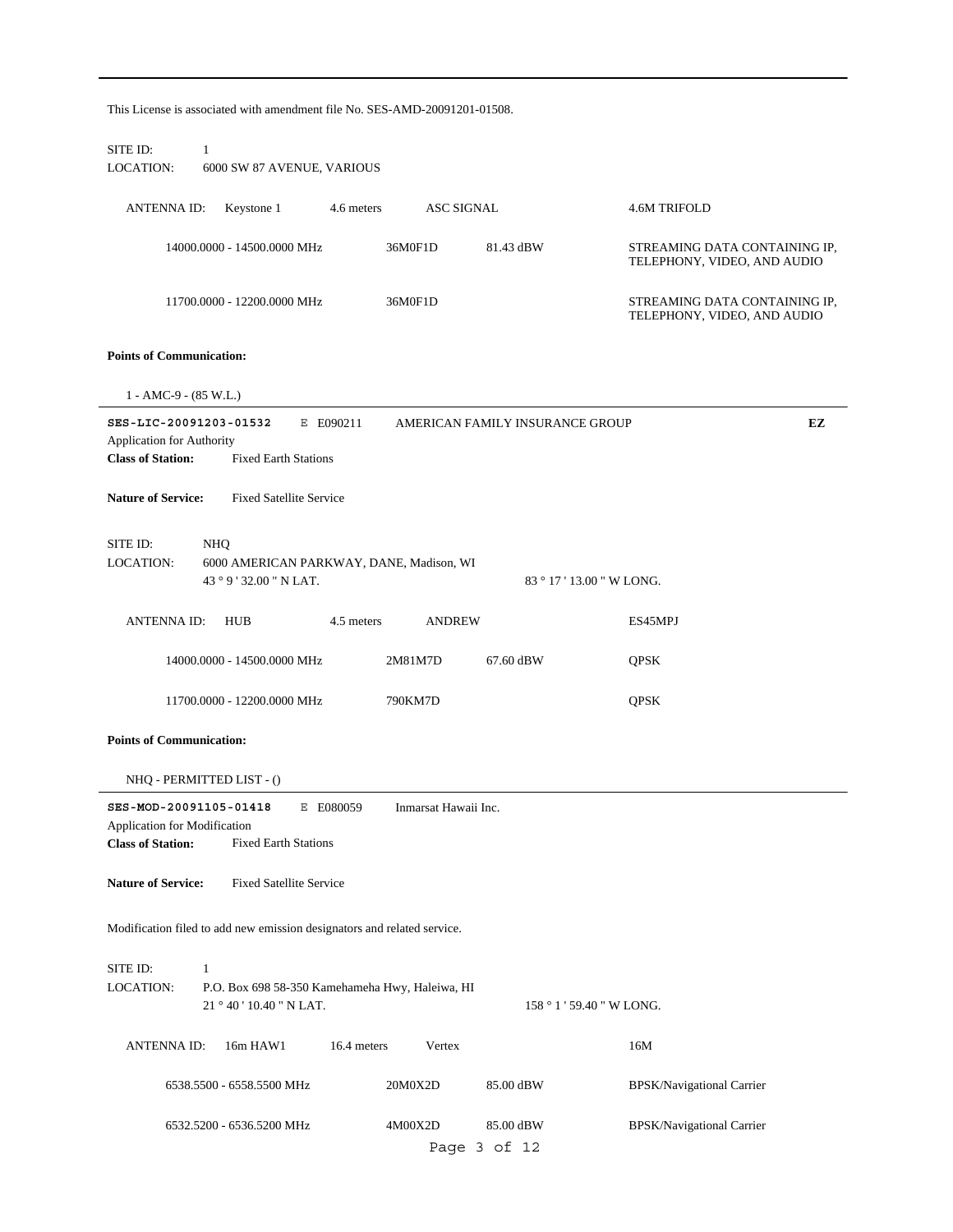| 6425.0000 - 6575.0000 MHz | 750HG7D | 63.70 dBW   | Digital Data/Feeder link via 4F1 & 4F3        |
|---------------------------|---------|-------------|-----------------------------------------------|
| 6425.0000 - 6575.0000 MHz | 2K50G1D | 59.60 dBW   | Packet-switched data                          |
| 6425.0000 - 6575.0000 MHz | 2K50G1D | $61.00$ dBW | Packet-switched data                          |
| 6425.0000 - 6575.0000 MHz | 10K0G1D | 63.70 dBW   | Circuit-switched data                         |
| 6425.0000 - 6575.0000 MHz | 5K00G1D | $60.70$ dBW | Circuit-switched data                         |
| 6425.0000 - 6575.0000 MHz | 17K5G1E | 63.70 dBW   | Circuit-switched voice                        |
| 6425.0000 - 6475.0000 MHz | 5K00G1D | 58.60 dBW   | Packet-switched data                          |
| 6338.0000 - 6342.0000 MHz | 1M40F2D | 89.00 dBW   | Digital Data/TTAC (Emergency)                 |
| 6338.0000 - 6342.0000 MHz | 1M40F3X | 89.00 dBW   | Digital Data/TTAC (Emergency)                 |
| 6338.0000 - 6342.0000 MHz | 1M40F2D | 69.00 dBW   | Digital Data/TTAC (On-Station)                |
| 6338.0000 - 6342.0000 MHz | 1M40F3X | 69.00 dBW   | Digital Data/TTAC (On-Station)                |
| 6338.0000 - 6342.0000 MHz | 1M40F2D | 77.00 dBW   | Digital Data/TTAC (On-Station)                |
| 6338.0000 - 6342.0000 MHz | 1M40F3X | 77.00 dBW   | Digital Data/TTAC (On-Station)                |
| 3945.0000 - 3955.0000 MHz | 200KG7D |             | Digital Data/TTAC                             |
| 3945.0000 - 3955.0000 MHz | 750HG7D |             | Digital Data/TTAC                             |
| 3600.0000 - 3700.0000 MHz | 750HG7D | $0.00$ dBW  | Digital Data/Feeder link via 4F1 & 4F3        |
| 3600.0000 - 3700.0000 MHz | 2K50G1D |             | Packet-switched data                          |
| 3600.0000 - 3700.0000 MHz | 5K00G1D |             | Packet-switched data                          |
| 3600.0000 - 3700.0000 MHz | 10K0G1D |             | Circuit-switched data                         |
| 3600.0000 - 3700.0000 MHz | 5K00G1D |             | Circuit-switched data                         |
| 3600.0000 - 3700.0000 MHz | 17K5G1E |             | Circuit-switched voice                        |
| 1626.5000 - 1660.5000 MHz | 100KN0N | 41.00 dBW   | Unmodulated Continuous Wave Pilot<br>Carriers |
| 1525.0000 - 1559.0000 MHz | 100KN0N |             | Unmodulated Continuous Wave Pilot<br>Carriers |
| 6425.0000 - 6575.0000 MHz | 45K0G7D | 65.50 dBW   | Packet-switched and IDSN                      |
| 3600.0000 - 3700.0000 MHz | 45K0G7D |             | Packet-switched and IDSN                      |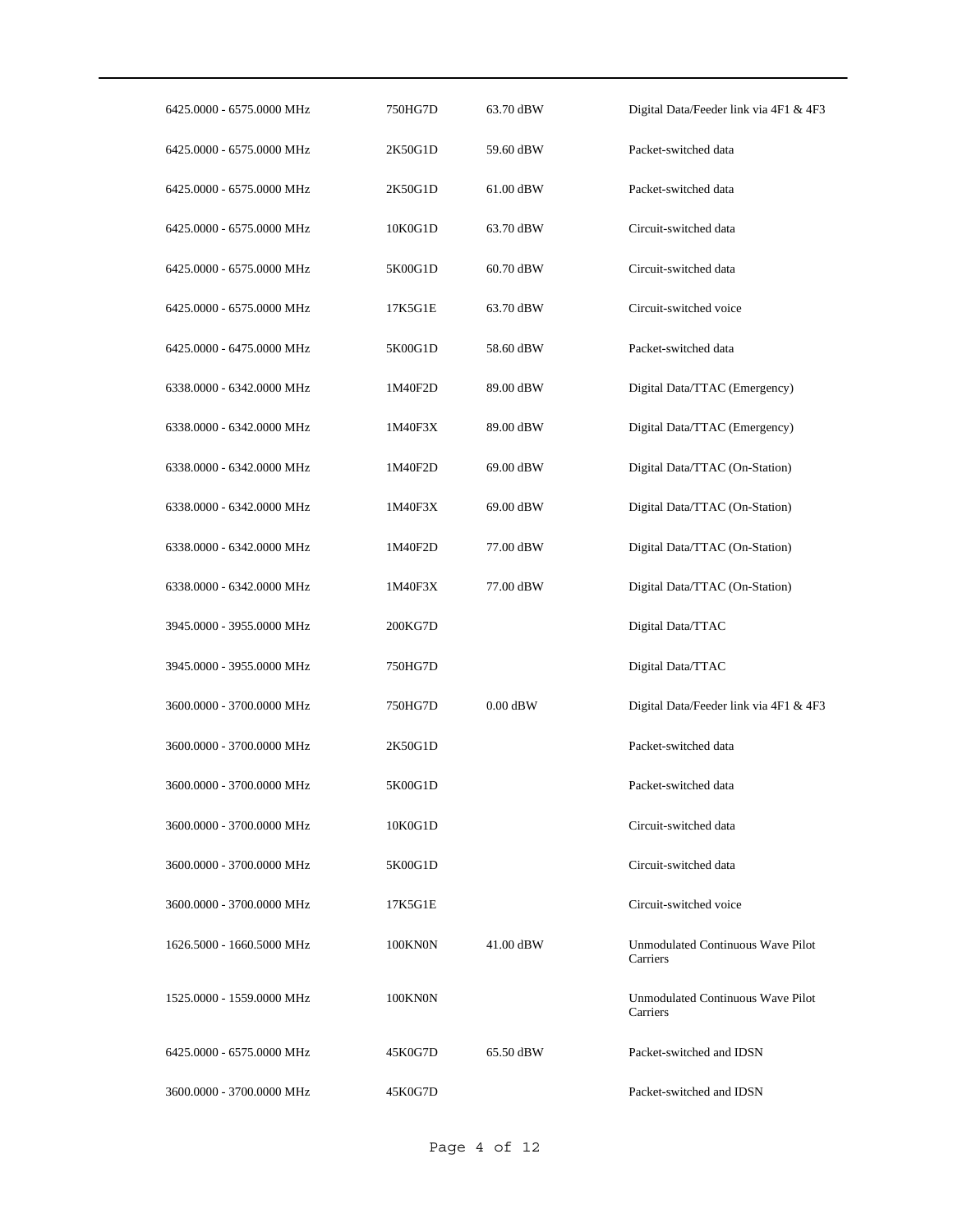| $\overline{c}$<br>SITE ID: |                           |                                                 |                           |                                        |
|----------------------------|---------------------------|-------------------------------------------------|---------------------------|----------------------------------------|
| LOCATION:                  |                           | P.O. Box 698 58-350 Kamehameha Hwy, Haleiwa, HI |                           |                                        |
|                            | 21 ° 40 ' 11.30 " N LAT.  |                                                 | 158 ° 1 ' 59.60 " W LONG. |                                        |
| <b>ANTENNA ID:</b>         | 16m HAW2                  | 16.4 meters<br>Vertex                           |                           | 16M                                    |
|                            | 6538.5500 - 6558.5500 MHz | 20M0X2D                                         | 85.00 dBW                 | BPSK/Navigational Carrier              |
|                            | 6532.5200 - 6536.5200 MHz | 4M00X2D                                         | 85.00 dBW                 | <b>BPSK/Navigational Carrier</b>       |
|                            | 6425.0000 - 6575.0000 MHz | 750HG7D                                         | 63.70 dBW                 | Digital Data/Feeder link via 4F1 & 4F3 |
|                            | 6425.0000 - 6575.0000 MHz | 2K50G1D                                         | 59.60 dBW                 | Packet-switched data                   |
|                            | 6425.0000 - 6575.0000 MHz | 2K50G1D                                         | 61.00 dBW                 | Packet-switched data                   |
|                            | 6425.0000 - 6575.0000 MHz | 5K00G1D                                         | 58.60 dBW                 | Packet-switched data                   |
|                            | 6425.0000 - 6575.0000 MHz | 10K0G1D                                         | 63.70 dBW                 | Circuit-switched data                  |
|                            | 6425.0000 - 6575.0000 MHz | 5K00G1D                                         | 60.70 dBW                 | Circuit-switched data                  |
|                            | 6425.0000 - 6575.0000 MHz | 17K5G1E                                         | 63.70 dBW                 | Circuit-switched voice                 |
|                            | 6338.0000 - 6342.0000 MHz | 1M40F2D                                         | 89.00 dBW                 | Digital Data/TTAC (Emergency)          |
|                            | 6338.0000 - 6342.0000 MHz | 1M40F3X                                         | 89.00 dBW                 | Digital Data/TTAC (Emergency)          |
|                            | 6338.0000 - 6342.0000 MHz | 1M40F2D                                         | 69.00 dBW                 | Digital Data/TTAC (On-Station)         |
|                            | 6338.0000 - 6342.0000 MHz | 1M50F3X                                         | 69.00 dBW                 | Digital Data/TTAC (On-Station)         |
|                            | 6338.0000 - 6342.0000 MHz | 1M40F2D                                         | 77.00 dBW                 | Digital Data/TTAC (On-Station)         |
|                            | 6338.0000 - 6342.0000 MHz | 1M40F3X                                         | 77.00 dBW                 | Digital Data/TTAC (On-Station)         |
|                            | 3945.0000 - 3955.0000 MHz | 200KG7D                                         |                           | Digital Data/TTAC                      |
|                            | 3945.0000 - 3955.0000 MHz | 750HG7D                                         |                           | Digital Data/TTAC                      |
|                            | 3600.0000 - 3700.0000 MHz | 750HG7D                                         | $0.00$ dBW                | Digital Data/Feeder link via 4F1 & 4F3 |
|                            | 3600.0000 - 3700.0000 MHz | 2K50G1D                                         |                           | Packet-switched data                   |
|                            | 3600.0000 - 3700.0000 MHz | 5K00G1D                                         |                           | Packet-switched data                   |
|                            | 3600.0000 - 3700.0000 MHz | 10K0G1D                                         |                           | Circuit-switched data                  |
|                            | 3600.0000 - 3700.0000 MHz | 5K00GID                                         |                           | Circuit-switched data                  |
|                            | 3600.0000 - 3700.0000 MHz | 17K5G1E                                         |                           | Circuit-switched voice                 |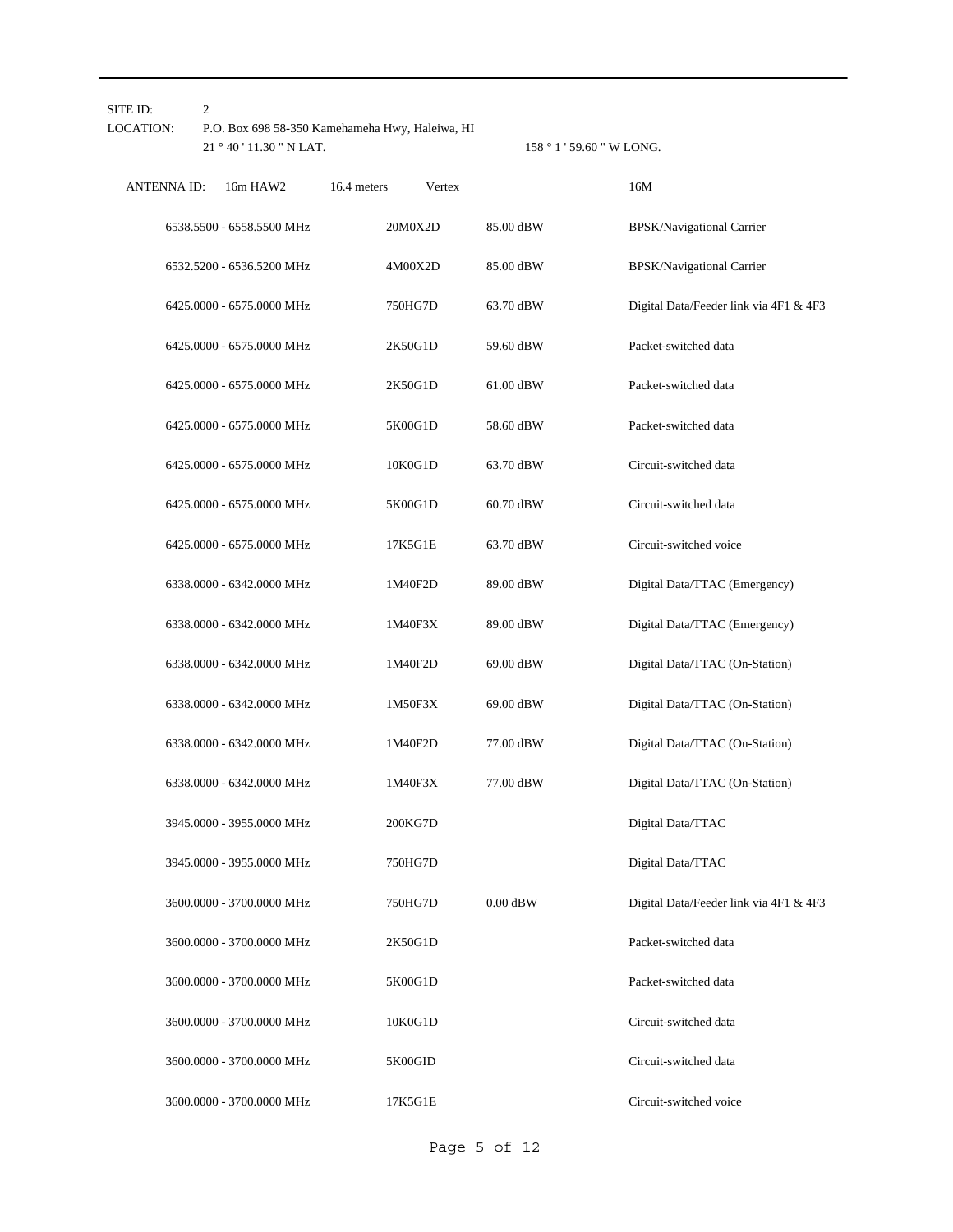| 1626.5000 - 1660.5000 MHz                                                                                                     | 100KN0N              | 41.00 dBW | Unmodulated Continuous Wave Pilot<br>Carriers |
|-------------------------------------------------------------------------------------------------------------------------------|----------------------|-----------|-----------------------------------------------|
| 1525,0000 - 1559,0000 MHz                                                                                                     | <b>100KN0N</b>       |           | Unmodulated Continuous Wave Pilot<br>Carriers |
| 3600.0000 - 3700.0000 MHz                                                                                                     | 45K0G7D              |           | Packet-switched and IDSN                      |
| 6425,0000 - 6575,0000 MHz                                                                                                     | 45K0G7D              | 65.50 dBW | Packet-switched and IDSN                      |
| <b>Points of Communication:</b>                                                                                               |                      |           |                                               |
| 1 - INMARSAT 4F1 - (143.5 E.L.)                                                                                               |                      |           |                                               |
| 1 - INMARSAT 4F3 - (97.65 W.L.)                                                                                               |                      |           |                                               |
| 2 - INMARSAT 4F1 - (143.5 E.L.)                                                                                               |                      |           |                                               |
| 2 - INMARSAT 4F3 - (97.65 W.L.)                                                                                               |                      |           |                                               |
| SES-MOD-20091105-01419<br>$E$ KA25<br>Application for Modification<br><b>Class of Station:</b><br><b>Fixed Earth Stations</b> | Inmarsat Hawaii Inc. |           |                                               |

**Nature of Service:** Fixed Satellite Service

Inmarsat Hawaii Inc. (Inmarsat) is filing this notification of minor modification to inform the Commission that Inmarsat's Paumalu, Hawaii earth stations are using an emission designator not currently listed on the licenses for those earth stations. As compared to the carriers associated with the emission designators that are listed, the carriers associated with the new emission designators: (i) are of the same modulation type and (ii) have the same or lower associated values for maximum EIRP and EIRP density.

#### 21  $^{\circ}$  40 ' 14.60 " N LAT. SITE ID: 1 KAM HIGHWAY, P.O. BOX 215, HONOLULU, HALEIWA, HI 158 ° 2 ' 3.10 " W LONG. LOCATION:

| <b>ANTENNA ID:</b><br>$\overline{1}$ | TIW (CFPA19M)<br>19 meters |              | 19M                                                   |
|--------------------------------------|----------------------------|--------------|-------------------------------------------------------|
| 6538.5500 - 6558.5500 MHz            | 20M0X2D                    | 85.00 dBW    | NAVIGATIONAL CARRIER via 4F1<br>and 4F3               |
| 6532.5200 - 6536.5200 MHz            | 4M00X2D                    | 85.00 dBW    | NAVIGATIONAL CARRIER via 4F1<br>and $4F3$             |
| 6425,0000 - 6575,0000 MHz            | 200KG7D                    | 80.70 dBW    | DIGITAL DATA                                          |
| 6425,0000 - 6575,0000 MHz            | 750HG7D                    | 63.70 dBW    | DIGITAL DATA                                          |
| 6425,0000 - 6575,0000 MHz            | 200KG7D                    | 80.70 dBW    | DIGITAL DATA/Feeder Link & AFC<br>via $4F1$ and $4F3$ |
| 6425,0000 - 6575,0000 MHz            | 750HG7D                    | 63.70 dBW    | DIGITAL DATA/Feeder Link & AFC<br>via 4F1 and 4F3     |
| 6425,0000 - 6575,0000 MHz            | 2K50G1D                    | 59.60 dBW    | Packet-switched data                                  |
| 6425,0000 - 6575,0000 MHz            | 2K50G1D                    | 61.00 dBW    | Packet-switched data                                  |
|                                      |                            | Page 6 of 12 |                                                       |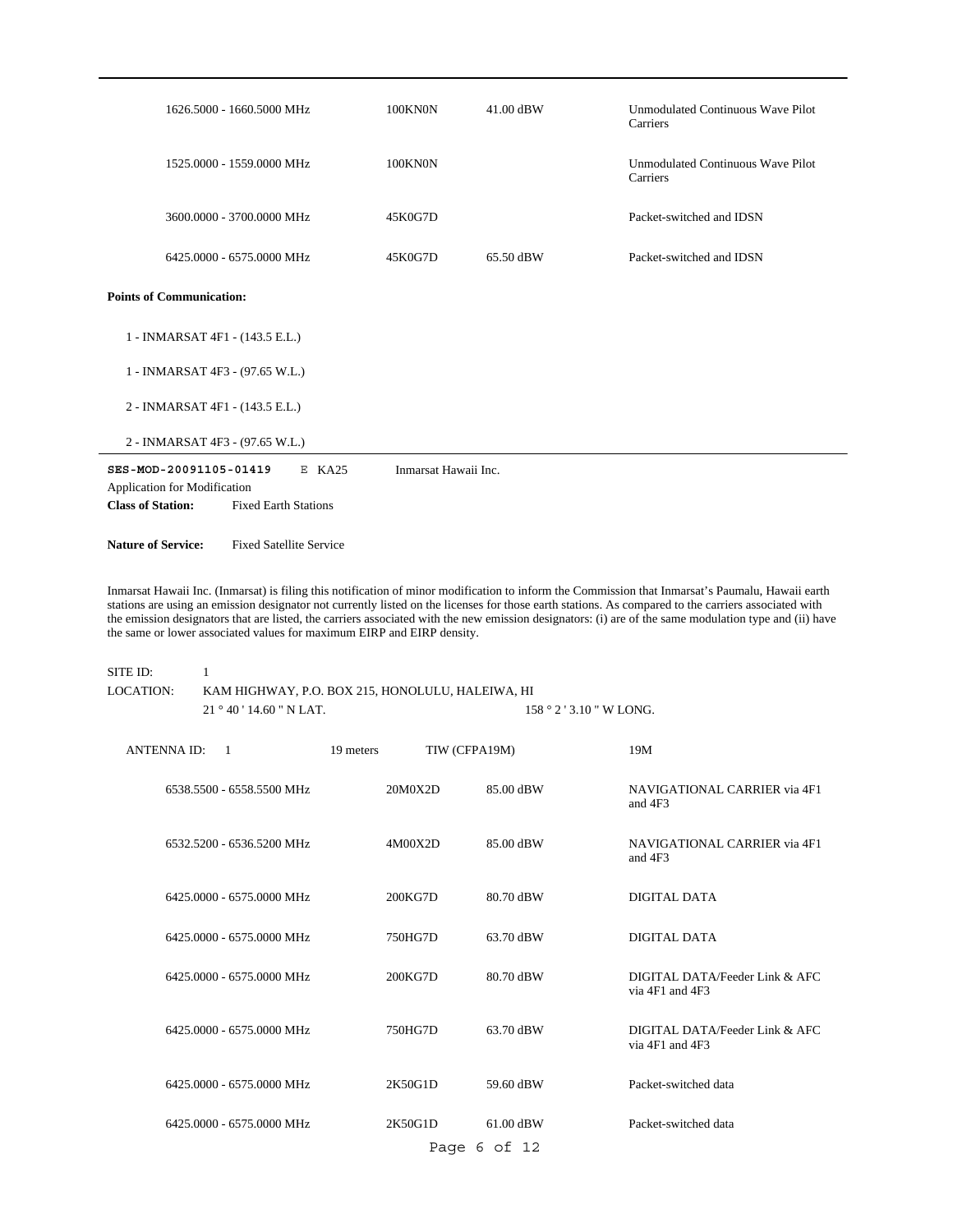| 6425.0000 - 6575.0000 MHz | 10K0G1D | 63.70 dBW | Circuit-switched data                             |
|---------------------------|---------|-----------|---------------------------------------------------|
| 6425,0000 - 6575,0000 MHz | 5K00G1D | 60.70 dBW | Circuit-switched data                             |
| 6425.0000 - 6575.0000 MHz | 17K5G1E | 63.70 dBW | Circuit-switched voice                            |
| 6425.0000 - 6475.0000 MHz | 5K00G1D | 58.60 dBW | Packet-switched data                              |
| 6390.3000 - 6425.0000 MHz | 800KFXD | 93.00 dBW | TTC&M COMMAND AND RANGING<br><b>CARRIER</b>       |
| 6390.3000 - 6425.0000 MHz | 800KFXD | 93.00 dBW | TTC&M COMMAND AND RANGING<br><b>CARRIER</b>       |
| 6350.6000 - 6360.0000 MHz | 800KFXD | 93.00 dBW | TTC&M COMMAND AND RANGING<br><b>CARRIER</b>       |
| 6338.4000 - 6340.3000 MHz | 800KFXD | 93.00 dBW | TTC&M COMMAND AND RANGING<br><b>CARRIER</b>       |
| 6338.0000 - 6342.0000 MHz | 1M40F2D | 89.00 dBW | DIGITAL DATA/TTAC<br>(EMERGENCY)                  |
| 6338.0000 - 6342.0000 MHz | 1M40F3X | 89.00 dBW | DIGITAL DATA/TTAC<br>(EMERGENCY)                  |
| 6338.0000 - 6342.0000 MHz | 1M40F2D | 69.00 dBW | DIGITAL DATA/TTAC<br>(ON-STATION)                 |
| 6338.0000 - 6342.0000 MHz | 1M40F3X | 69.00 dBW | DIGITAL DATA/TTAC<br>(ON-STATION)                 |
| 6338.0000 - 6342.0000 MHz | 1M40F2D | 77.00 dBW | DIGITAL DATA/TTAC<br>(EMERGENCY)                  |
| 6338.0000 - 6342.0000 MHz | 1M40F3X | 77.00 dBW | DIGITAL DATA /TTAC<br>(ON-STATION)                |
| 6242.0000 - 6308.1000 MHz | 800KFXD | 93.00 dBW | TTC&M COMMAND AND RANGING<br><b>CARRIER</b>       |
| 6172.0000 - 6178.0000 MHz | 800KFXD | 93.00 dBW | COMMAND/TTC&M                                     |
| 6172.0000 - 6178.0000 MHz | 800KFXD | 93.00 dBW | TRACKING, TELEMETRY AND<br><b>RANGING CARRIER</b> |
| 6145.7000 - 6189.5000 MHz | 800KFXD | 93.00 dBW | TTC&M COMMAND AND RANGING<br><b>CARRIER</b>       |
| 6098.6000 - 6115.4000 MHz | 800KFXD | 93.00 dBW | TTC&M COMMAND AND RANGING<br><b>CARRIER</b>       |
| 6027.1000 - 6088.3000 MHz | 800KFXD | 93.00 dBW | TTC&M COMMAND AND RANGING<br>CARRIER              |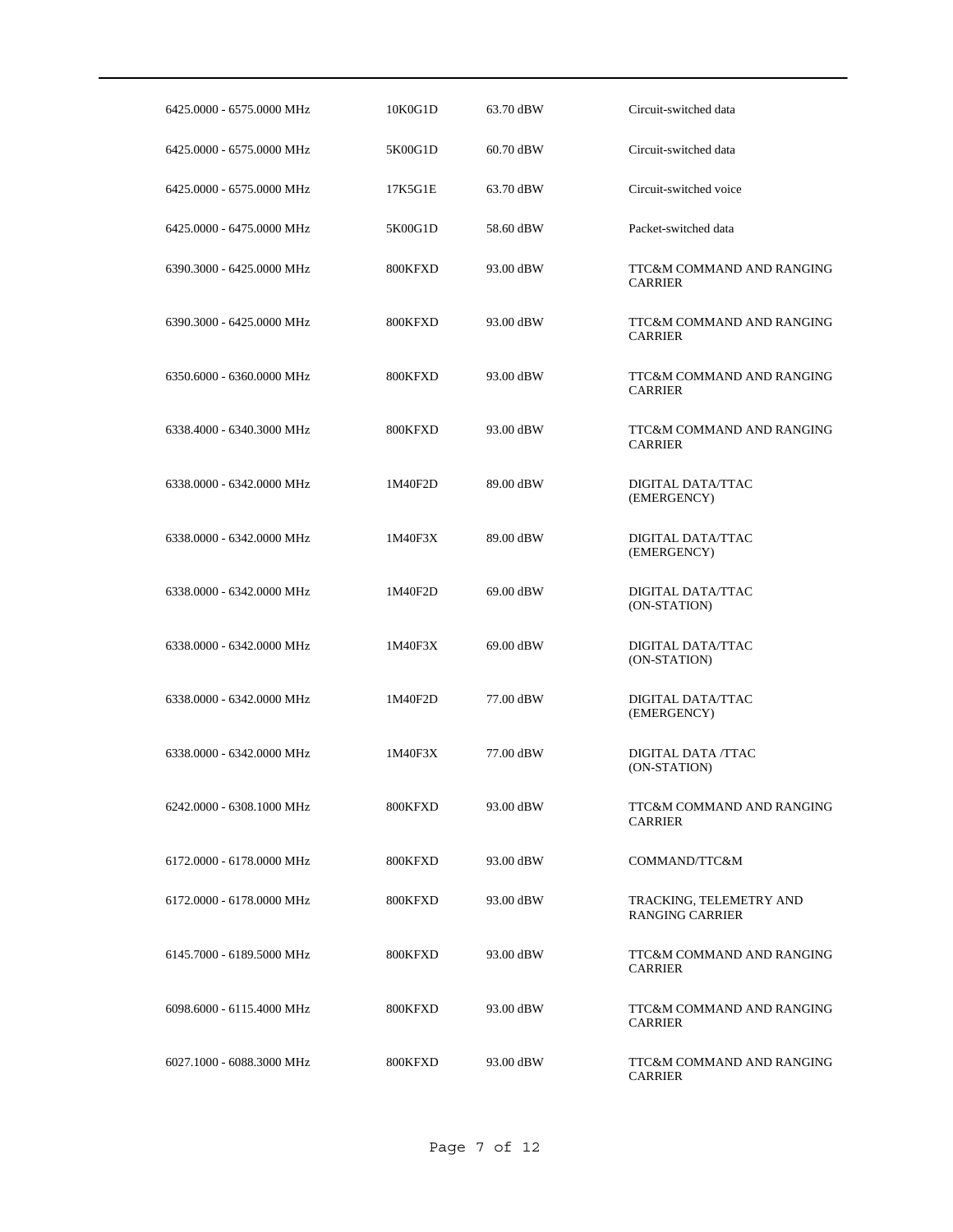| 5990.0000 - 5996.8000 MHz | 800KFXD | 93.00 dBW | TTC&M COMMAND AND RANGING<br><b>CARRIER</b>          |
|---------------------------|---------|-----------|------------------------------------------------------|
| 5925.0000 - 6425.0000 MHz | 1M50F3X | 93.00 dBW | TEST/TTC&M                                           |
| 5925,0000 - 5930,0000 MHz | 800KFXD | 93.00 dBW | TTC&M COMMAND AND RANGING<br><b>CARRIER</b>          |
| 5850,0000 - 5925,0000 MHz | 1M50F3X | 93.00 dBW | TEST/TTC&M                                           |
| 3947.0000 - 3953.0000 MHz | 800KGXD |           | TELEMETRY/TTC&M                                      |
| 3945.0000 - 3955.0000 MHz | 200KG7D |           | DIGITAL DATA                                         |
| 3945.0000 - 3955.0000 MHz | 750HG7D |           | DIGITAL DATA                                         |
| 3945.0000 - 3955.0000 MHz | 200KG7D |           | DIGITAL DATA/TTAC                                    |
| 3945.0000 - 3955.0000 MHz | 750HG7D |           | DIGITAL DATA/TTAC                                    |
| 3700.0000 - 4200.0000 MHz | 1M50F3X |           | TEST/TTC&M                                           |
| 3700.0000 - 4200.0000 MHz | 800KFXD |           | TRACKING, TELEMETRY AND<br><b>RANGING CARRIER</b>    |
| 3625.0000 - 3700.0000 MHz | 1M50F3X |           | TEST/TTC&M                                           |
| 3600.0000 - 3700.0000 MHz | 200KG7D |           | DIGITAL DATA                                         |
| 3600.0000 - 3700.0000 MHz | 750HG7D |           | DIGITAL DATA                                         |
| 3600.0000 - 3700.0000 MHz | 200KG7D |           | DIGITAL DATA/Feeder Link & AFC<br>via 4F1 & 4F3      |
| 3600.0000 - 3700.0000 MHz | 750HG7D |           | DIGITAL DATA/Feeder Link & AFC<br>via 4F1 & 4F3      |
| 3600,0000 - 3700,0000 MHz | 2K50G1D |           | Packet-switched data                                 |
| 3600.0000 - 3700.0000 MHz | 2K50G1D |           | Packet-switched data                                 |
| 3600.0000 - 3700.0000 MHz | 5K00G1D |           | Packet-switched data                                 |
| 3600.0000 - 3700.0000 MHz | 10K0G1D |           | Circuit-switched data                                |
| 3600.0000 - 3700.0000 MHz | 5K00G1D |           | Circuit-switched data                                |
| 3600.0000 - 3700.0000 MHz | 17K5G1E |           | Circuit-switched voice                               |
| 1626.5000 - 1660.5000 MHz | 100KN0N | 41.00 dBW | UNMODULATED CONTINUOUS<br><b>WAVE PILOT CARRIERS</b> |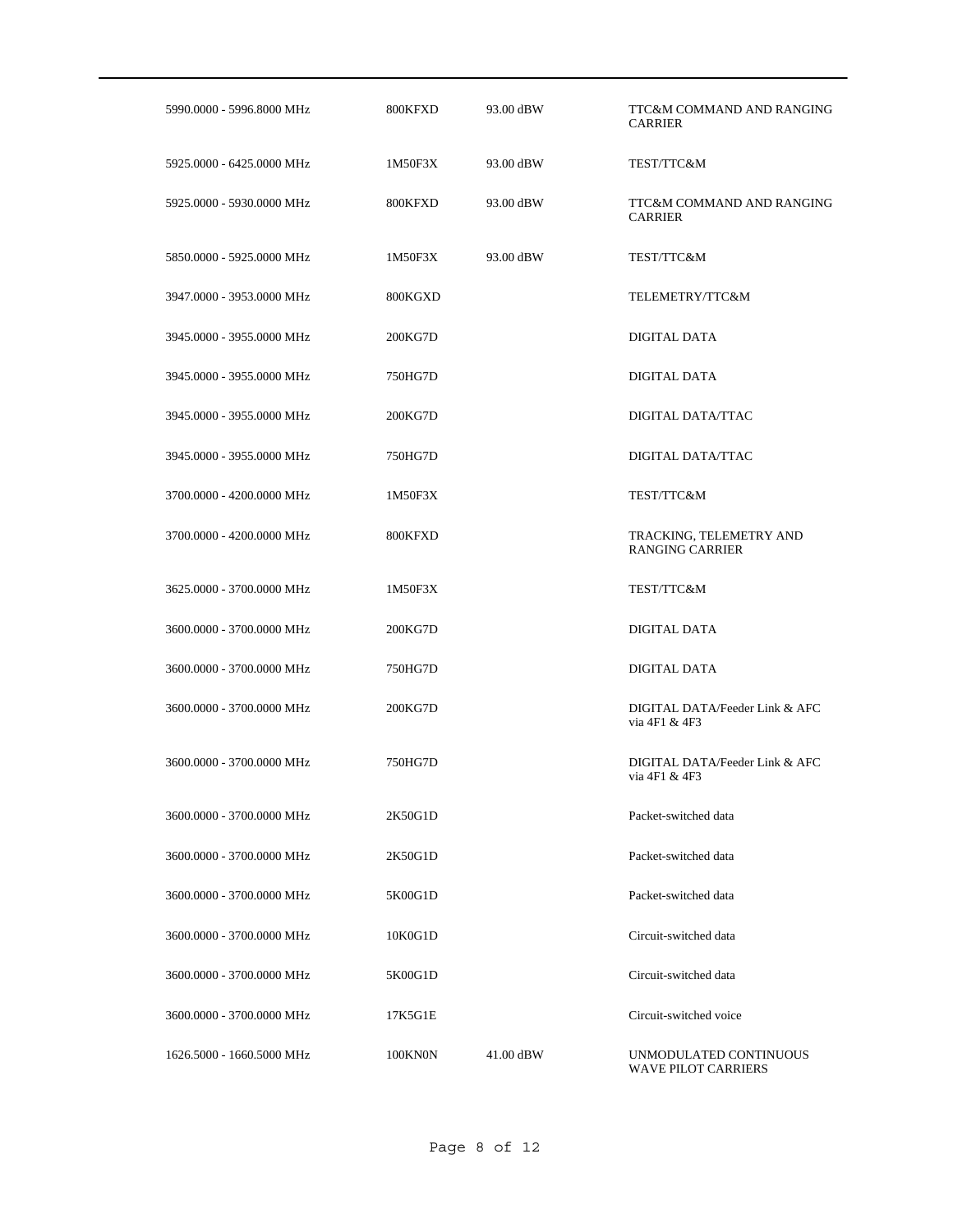| 1626.5000 - 1660.5000 MHz                                                                                                                           | 100KNON         | 41.00 dBW               | Unmodulated continuous wave pilot<br>carriers/Automatic Frequency<br>compensation (AFC) via 4F1 & 4F3 |
|-----------------------------------------------------------------------------------------------------------------------------------------------------|-----------------|-------------------------|-------------------------------------------------------------------------------------------------------|
| 1525.0000 - 1559.0000 MHz                                                                                                                           | 100KN0N         |                         | UNMODULATED CONTINUOUS<br><b>WAVE PILOT CARRIERS</b>                                                  |
| 1525.0000 - 1559.0000 MHz                                                                                                                           | 100KN0N         |                         | Unmodulated continuous wave pilot<br>carriers/Automatic Frequency<br>compensation (AFC) via 4F1 & 4F3 |
| 3600.0000 - 3700.0000 MHz                                                                                                                           | 45K0G7D         |                         | Packet-switched data and ISDN                                                                         |
| 6425.0000 - 6575.0000 MHz                                                                                                                           | 45K0G7D         | 65.50 dBW               | Packet-switched data and ISDN                                                                         |
| <b>Points of Communication:</b>                                                                                                                     |                 |                         |                                                                                                       |
| 1 - ALSAT - (ALSAT)                                                                                                                                 |                 |                         |                                                                                                       |
| 1 - INMARSAT 4F1 - (143.5 E.L.)                                                                                                                     |                 |                         |                                                                                                       |
| 1 - INMARSAT 4F3 - (98 W.L.)                                                                                                                        |                 |                         |                                                                                                       |
| 1 - INTELSAT POR - (157.0 E.L.)                                                                                                                     |                 |                         |                                                                                                       |
| 1 - INTELSAT POR - (174.0 E.L.)                                                                                                                     |                 |                         |                                                                                                       |
| 1 - INTELSAT POR - (176.0 E.L.)                                                                                                                     |                 |                         |                                                                                                       |
| 1 - INTELSAT POR - (178.0 E.L.)                                                                                                                     |                 |                         |                                                                                                       |
| 1 - INTELSAT POR - (180.0 E.L.)                                                                                                                     |                 |                         |                                                                                                       |
| 1 - New Skies 513 - (183 E.L.)                                                                                                                      |                 |                         |                                                                                                       |
| SES-MOD-20091124-01493<br>E E3131<br>Application for Modification<br><b>Class of Station:</b><br>Temporary Fixed Earth Station                      | CBS Corporation |                         |                                                                                                       |
| <b>Nature of Service:</b><br><b>Fixed Satellite Service</b>                                                                                         |                 |                         |                                                                                                       |
| "MOD" to change emission designator and related service, to increase EIRP AND EIRP density, to relocte fixed station, and to change<br>frequencies. |                 |                         |                                                                                                       |
| SITE ID:<br>$\mathbf{1}$<br><b>LOCATION:</b>                                                                                                        |                 |                         |                                                                                                       |
| $0°0'0.00"$ N LAT.                                                                                                                                  |                 | $0°0'0.00''$ W LONG.    |                                                                                                       |
| <b>ANTENNA ID:</b><br>1.2 meters<br>$\mathbf{1}$                                                                                                    |                 | <b>AVL TECHNOLOGIES</b> | 1200                                                                                                  |
| 14000.0000 - 14500.0000 MHz                                                                                                                         | 36M0G7W         | 64.50 dBW               | ONE 36 MBIT MCPC DIGITAL<br>CARRIER FOR VOICE DATA                                                    |
| <b>Points of Communication:</b>                                                                                                                     |                 |                         |                                                                                                       |

1 - ALSAT - (ALSAT)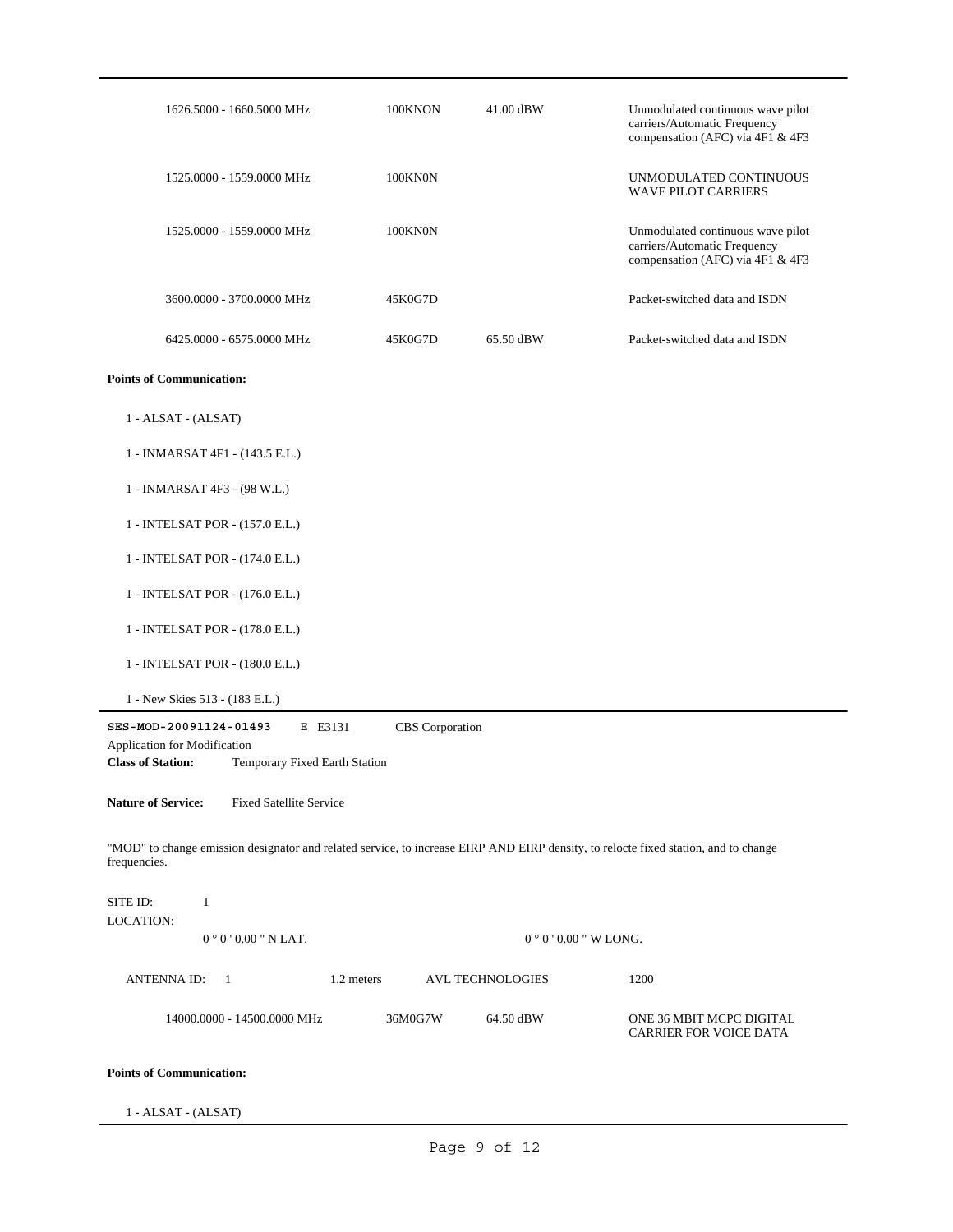**SES-MOD-20091203-01545** E E020024 **Class of Station:** Fixed Earth Stations Application for Modification Broadcast Facilities, Inc.

**Nature of Service:** Fixed Satellite Service

"MOD" to add antenna.

 $34$   $^{\circ}$  6  $^{\prime}$  58.50  $^{\prime\prime}$  N LAT. SITE ID: 1 3030 ANDRITA STREET, LOS ANGELES, LOS ANGELES, CA  $118$   $^{\circ}$   $14$  '  $39.70$  " W LONG. LOCATION:

| <b>ANTENNA ID:</b> | 1                         | 4.1 meters | Comtech       |           | 5 Meter Offsat                               |
|--------------------|---------------------------|------------|---------------|-----------|----------------------------------------------|
|                    | 5925.0000 - 6425.0000 MHz |            | 36M0G7D       | 72.40 dBW | Digital Data                                 |
|                    | 5925.0000 - 6425.0000 MHz |            | 4M00G7D       | 68.90 dBW | Digital Data                                 |
|                    | 5925.0000 - 6425.0000 MHz |            | 36M0G7W       | 72.40 dBW | Digital Video and Data                       |
|                    | 5925.0000 - 6425.0000 MHz |            | 4M00G7W       | 68.90 dBW | Digital Video and Data                       |
|                    | 5925.0000 - 6425.0000 MHz |            | 36M0F3F       | 72.40 dBW | <b>Standard Video</b>                        |
|                    | 3700.0000 - 4200.0000 MHz |            | 36M0G7D       |           | Digital Data                                 |
|                    | 3700.0000 - 4200.0000 MHz |            | 4M00G7D       |           | Digital Datal                                |
|                    | 3700.0000 - 4200.0000 MHz |            | 36M0G7W       |           | Digital Video and Data Carrier               |
|                    | 3700.0000 - 4200.0000 MHz |            | 4M00G7W       |           | Compressed Digital Video and data<br>carrier |
|                    | 3700.0000 - 4200.0000 MHz |            | 36M0F3F       |           | <b>Standard Video</b>                        |
| <b>ANTENNAID:</b>  | 2                         | 4.8 meters | <b>VERTEX</b> |           | RSI 4.8 KPC-120                              |
|                    | 5925.0000 - 6425.0000 MHz |            | 36M0G7W       | 74.33 dBW | DIGITAL VIDEO AND DATA                       |
|                    | 5925.0000 - 6425.0000 MHz |            | 4M00G7W       | 64.78 dBW | DIGITAL VIDEO AND DATA                       |
|                    | 3700.0000 - 4200.0000 MHz |            | 36M0G7W       |           | DIGITAL VIDEO AND DATA                       |
|                    | 3700.0000 - 4200.0000 MHz |            | 4M00G7W       |           | DIGITAL VIDEO AND DATA                       |
| <b>ANTENNAID:</b>  | 3                         | 4.1 meters | COMTECH       |           | <b>5 METER OFFSAT</b>                        |
|                    | 5925.0000 - 6425.0000 MHz |            | 36M0G7D       | 72.40 dBW | DIGITAL DATA                                 |
|                    | 5925.0000 - 6425.0000 MHz |            | 4M00G7D       | 68.90 dBW | DIGITAL DATA                                 |
|                    | 5925.0000 - 6425.0000 MHz |            | 36M0F3F       | 72.40 dBW | STANDARD VIDEO                               |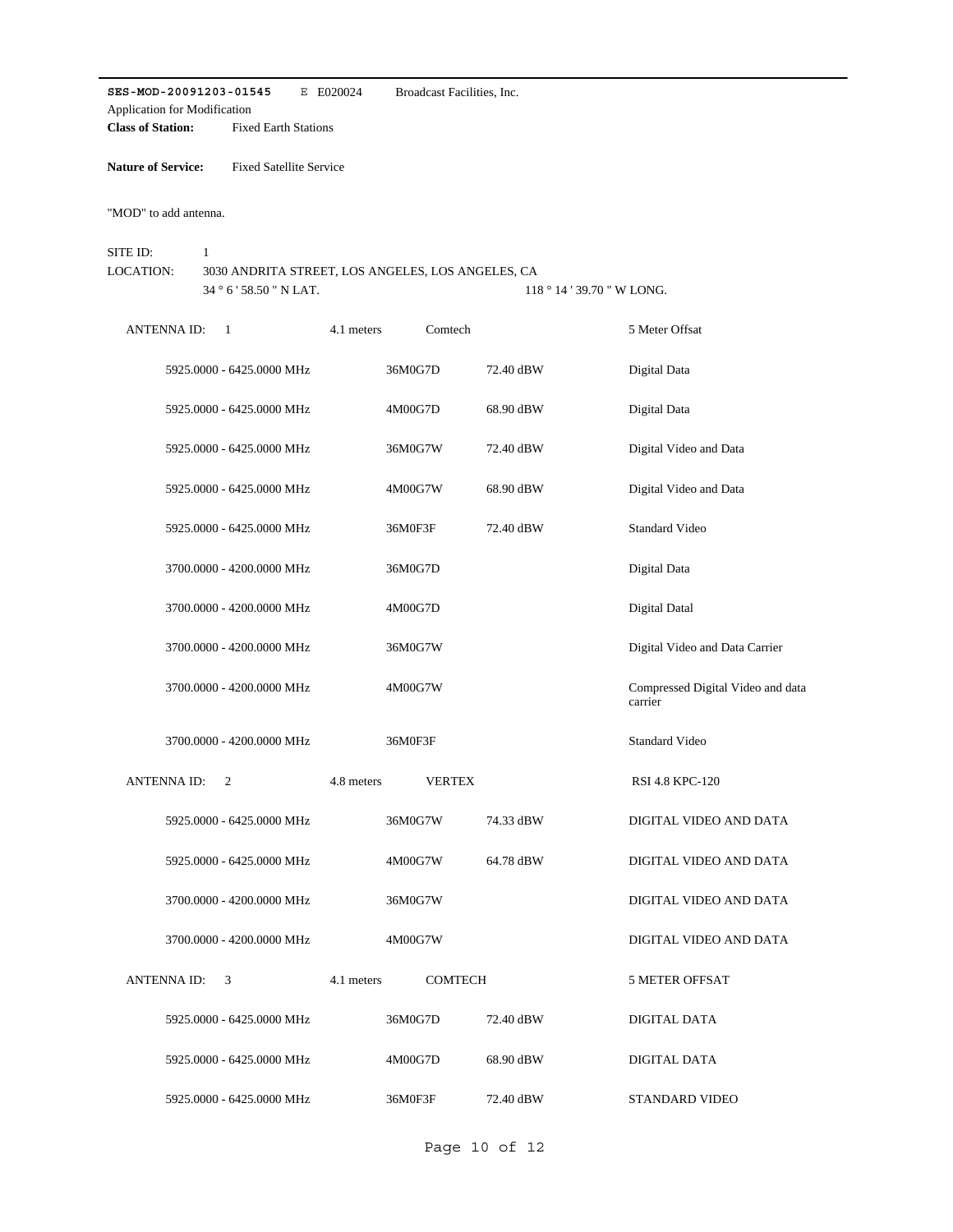| 5925.0000 - 6425.0000 MHz                                                                                                                                                                          | 36M0G7W                    | 72.40 dBW                            | DIGITAL VIDEO AND DATA      |
|----------------------------------------------------------------------------------------------------------------------------------------------------------------------------------------------------|----------------------------|--------------------------------------|-----------------------------|
| 5925.0000 - 6425.0000 MHz                                                                                                                                                                          | 4M00G7W                    | 68.90 dBW                            | DIGITAL VIDEO AND DATA      |
| 3700.0000 - 4200.0000 MHz                                                                                                                                                                          | 36M0G7D                    |                                      | DIGITAL DATA                |
| 3700.0000 - 4200.0000 MHz                                                                                                                                                                          | 4M00G7D                    |                                      | DIGITAL DATA                |
| 3700.0000 - 4200.0000 MHz                                                                                                                                                                          | 36M0F3F                    |                                      | <b>STANDARD VIDEO</b>       |
| 3700.0000 - 4200.0000 MHz                                                                                                                                                                          | 36M0G7W                    |                                      | DIGITAL VIDEO AND DATA      |
| 3700.0000 - 4200.0000 MHz                                                                                                                                                                          | 4M00G7W                    |                                      | DIGITAL VIDEO AND DATA      |
| <b>Points of Communication:</b>                                                                                                                                                                    |                            |                                      |                             |
| 1 - ALSAT - (ALSAT)                                                                                                                                                                                |                            |                                      |                             |
| SES-T/C-20091110-01447<br>E E000689<br>Application for Consent to Transfer of Control<br><b>Current Licensee:</b><br>Convergent Media Systems Corporation<br><b>FROM: THOMSON INC.</b>             |                            | Convergent Media Systems Corporation |                             |
| TO:<br>Sony Electronics Inc.                                                                                                                                                                       |                            |                                      | No. of Station(s) listed: 3 |
| SES-T/C-20091118-01476<br>E E060305<br>Application for Consent to Transfer of Control<br><b>Current Licensee:</b><br>NVT BIRMINGHAM LICENSEE, LLC<br>FROM: HBK NV LLC<br>TO:<br>C. THOMAS MCMILLEN |                            | NVT BIRMINGHAM LICENSEE, LLC         |                             |
|                                                                                                                                                                                                    |                            |                                      | No. of Station(s) listed: 3 |
| SES-T/C-20091118-01477<br>E E950385<br>Application for Consent to Transfer of Control<br>NVT Portland Licensee, LLC<br><b>Current Licensee:</b><br>FROM: HBK NV LLC<br>TO:<br>C. THOMAS MCMILLEN   | NVT Portland Licensee, LLC |                                      |                             |
|                                                                                                                                                                                                    |                            |                                      | No. of Station(s) listed: 3 |
| SES-T/C-20091118-01478<br>E E940295<br>Application for Consent to Transfer of Control<br><b>Current Licensee:</b><br>NVT Wichita Licensee, LLC<br>FROM: HBK NV LLC<br>TO:<br>C. THOMAS MCMILLEN    | NVT Wichita Licensee, LLC  |                                      |                             |
|                                                                                                                                                                                                    |                            |                                      |                             |
|                                                                                                                                                                                                    |                            |                                      | No. of Station(s) listed: 2 |
| SES-T/C-20091201-01512<br>E E040264<br>Application for Consent to Transfer of Control<br><b>Current Licensee:</b><br>DG Consents Sub, Inc.<br>FROM: MORGAN STANLEY & CO. INCORPORATED              | DG Consents Sub, Inc.      |                                      |                             |
| TO:<br>DigitalGlobe, Inc.                                                                                                                                                                          |                            |                                      | No. of Station(s) listed: 2 |